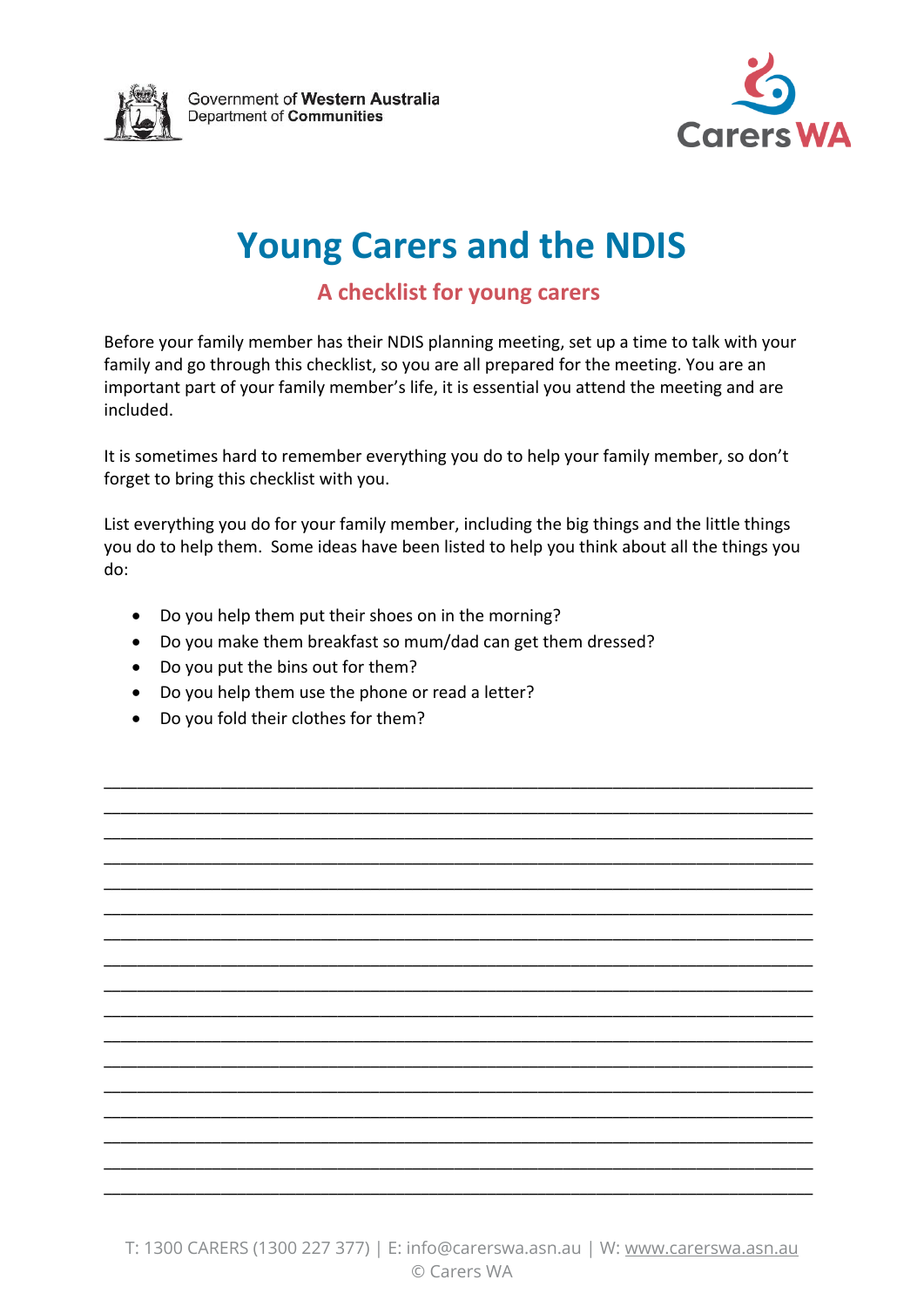

Government of Western Australia Department of Communities



How often you do these things:

- $\Box$  Every day
- $\Box$  Some days
- $\Box$  Every now and then

There are times where you can't help your family member, is there someone else who can?

- $\Box$  Yes
- $\Box$  No

If there is someone else who can help? Write down who these people are.

Are there things you can't do sometimes because you are too busy helping your family member?

| ρς<br>Y |
|---------|
| Nn      |

List some of the things you can't do and sometimes wish you could do if you weren't busy helping your family member.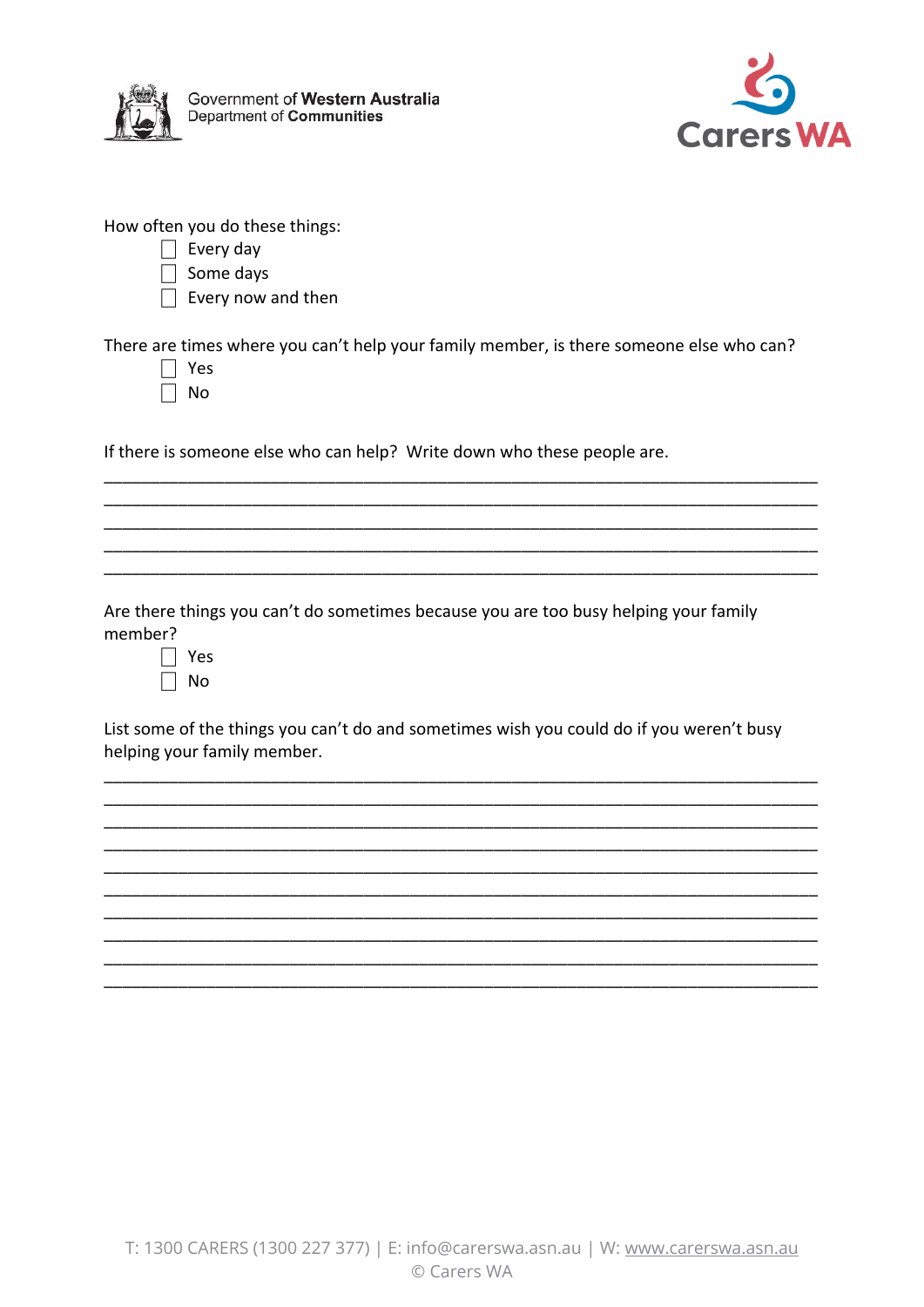



Have you ever missed school or been late to school because you were helping your family member?

- ⎕ Yes
- $\Box$  No

Have you ever skipped doing your homework because you were too busy helping your family member?

| c<br>- |
|--------|
| J<br>ר |

How often have you skipped doing your homework?

|  |  |  | $\Box$ All the time |
|--|--|--|---------------------|
|--|--|--|---------------------|

- $\Box$  Sometimes
- $\Box$  Every now and then

Have you ever had to miss doing things with your friends or doing something you enjoy (like playing sport, watching a movie, etc.) because you have been too busy helping your family member?

\_\_\_\_\_\_\_\_\_\_\_\_\_\_\_\_\_\_\_\_\_\_\_\_\_\_\_\_\_\_\_\_\_\_\_\_\_\_\_\_\_\_\_\_\_\_\_\_\_\_\_\_\_\_\_\_\_\_\_\_\_\_\_\_\_\_\_\_\_\_\_\_\_\_\_\_\_ \_\_\_\_\_\_\_\_\_\_\_\_\_\_\_\_\_\_\_\_\_\_\_\_\_\_\_\_\_\_\_\_\_\_\_\_\_\_\_\_\_\_\_\_\_\_\_\_\_\_\_\_\_\_\_\_\_\_\_\_\_\_\_\_\_\_\_\_\_\_\_\_\_\_\_\_\_ \_\_\_\_\_\_\_\_\_\_\_\_\_\_\_\_\_\_\_\_\_\_\_\_\_\_\_\_\_\_\_\_\_\_\_\_\_\_\_\_\_\_\_\_\_\_\_\_\_\_\_\_\_\_\_\_\_\_\_\_\_\_\_\_\_\_\_\_\_\_\_\_\_\_\_\_\_ \_\_\_\_\_\_\_\_\_\_\_\_\_\_\_\_\_\_\_\_\_\_\_\_\_\_\_\_\_\_\_\_\_\_\_\_\_\_\_\_\_\_\_\_\_\_\_\_\_\_\_\_\_\_\_\_\_\_\_\_\_\_\_\_\_\_\_\_\_\_\_\_\_\_\_\_\_ \_\_\_\_\_\_\_\_\_\_\_\_\_\_\_\_\_\_\_\_\_\_\_\_\_\_\_\_\_\_\_\_\_\_\_\_\_\_\_\_\_\_\_\_\_\_\_\_\_\_\_\_\_\_\_\_\_\_\_\_\_\_\_\_\_\_\_\_\_\_\_\_\_\_\_\_\_ \_\_\_\_\_\_\_\_\_\_\_\_\_\_\_\_\_\_\_\_\_\_\_\_\_\_\_\_\_\_\_\_\_\_\_\_\_\_\_\_\_\_\_\_\_\_\_\_\_\_\_\_\_\_\_\_\_\_\_\_\_\_\_\_\_\_\_\_\_\_\_\_\_\_\_\_\_

| ς<br>v.<br>− |
|--------------|
| Ñ<br>n       |

If you had the time, what would you like to do that you can't do now?

Is there anything you do for your family member that someone else could do? Some ideas have been listed below to help you:

- Could someone else help them brush their teeth twice a week so you have a little extra time to finish your homework in the morning?
- Could someone else go with them to the shops on the weekends so you can do something with your friends?
- Could someone else cook them dinner twice a week so you can go to netball training?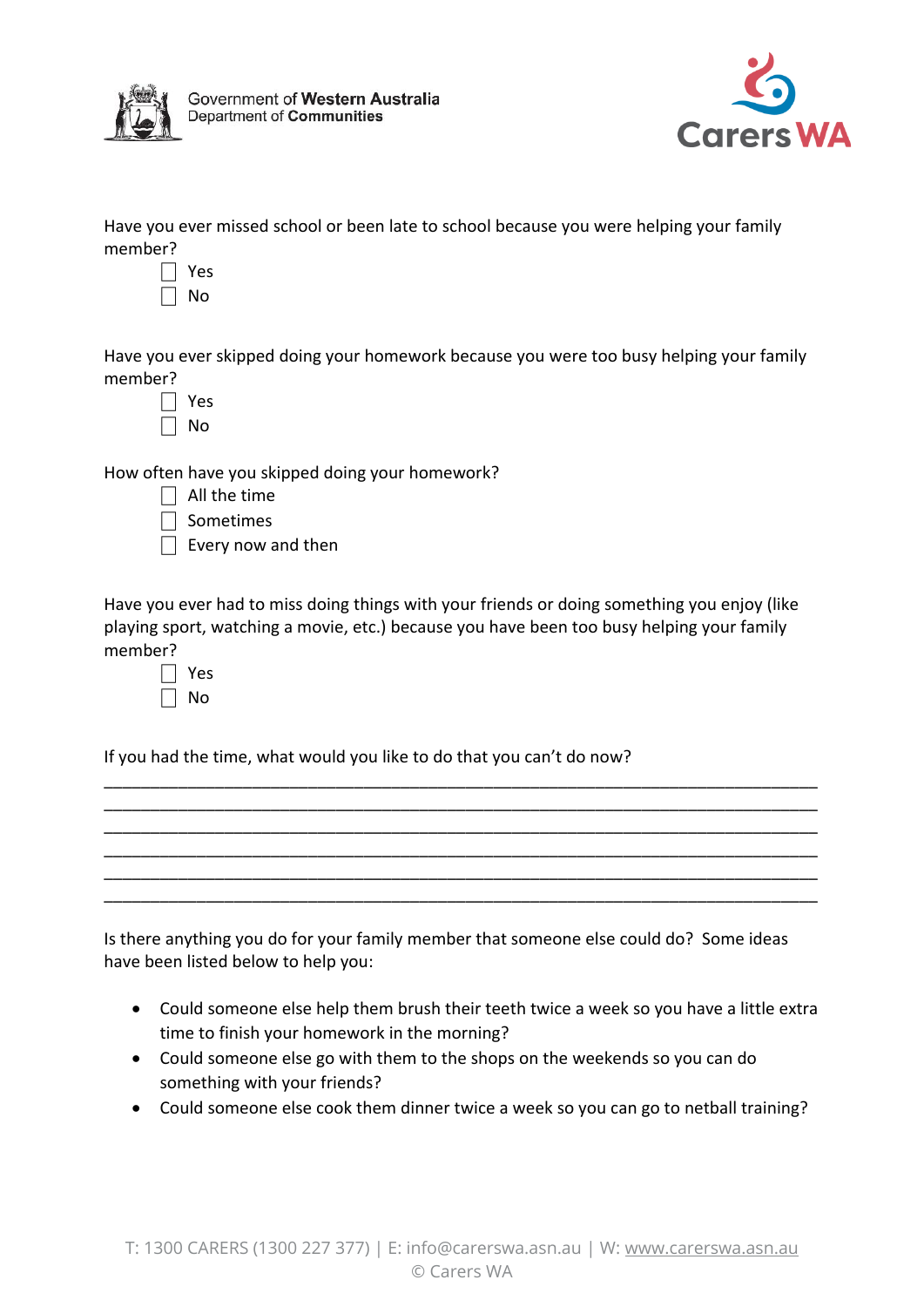



If you could do one thing that you cannot do now, what would it be?

Overall, I am feeling (circle):



Don't forget to bring this with you for the NDIS planning meeting so you don't forget all your answers.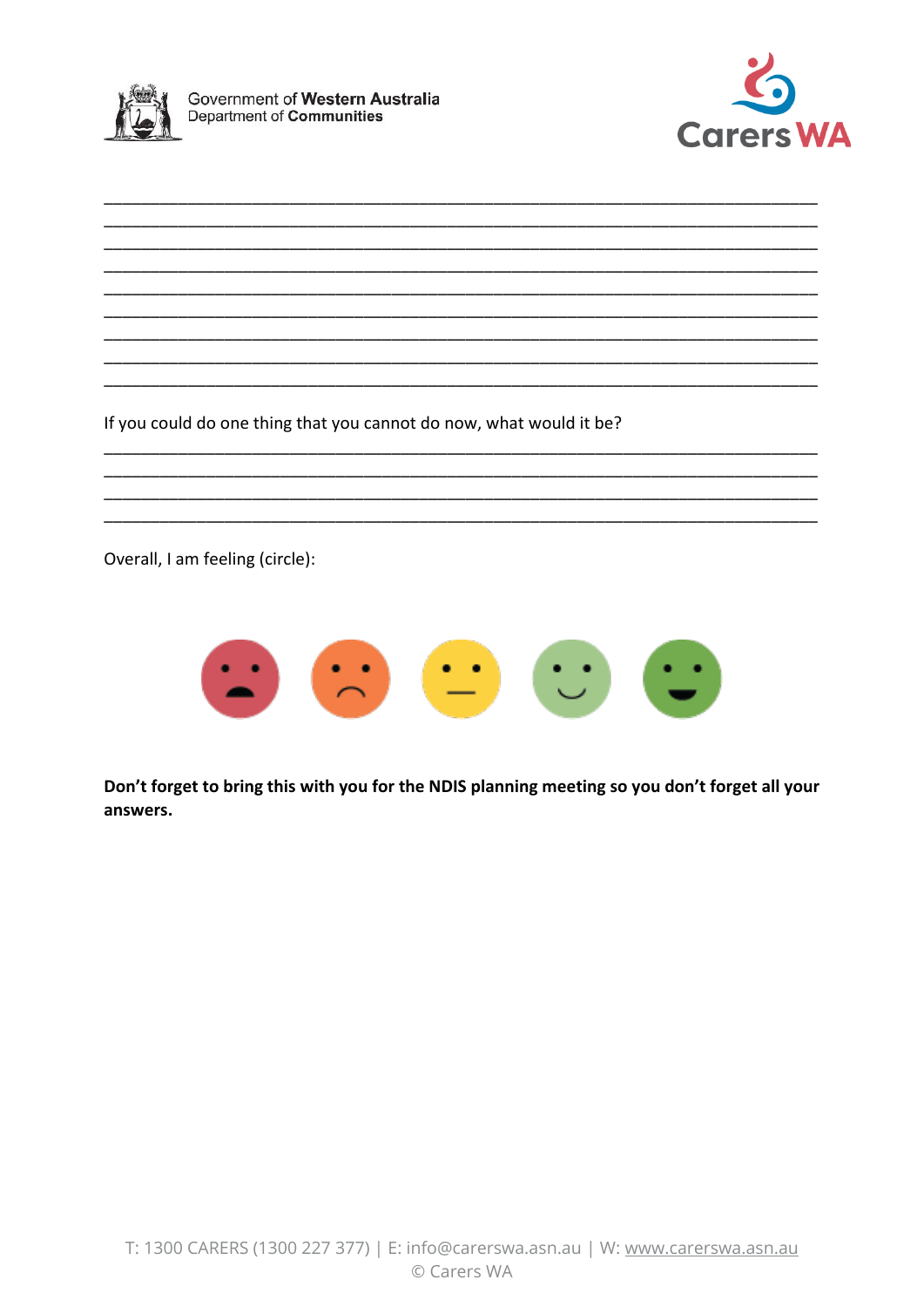

Government of Western Australia Department of Communities



# **How can the NDIS support young carers? Siblings/children of NDIS participants**

## **Each NDIS participant will have their own plan that fits their goals, personal circumstances and disability needs.**

The NDIS consider young carers as - "Informal supports".

Are you supporting your brother/sister or other family member to live an "ordinary life"?

### **Informal Supports**

You may be helping your brother/sister with dressing, washing showering, eating, giving them their medication, picking them up and dropping them off for activities, doctors and hospital appointments. Are you supporting them when they are feeling down?

Is all this "reasonable" and "necessary"?

"Reasonable means something that is fair"

"Necessary means something that they must have"

The NDIS planner/LAC will ask your brother/sister if they can do these things without your help.

### **Planning, Review session**

During the NDIS planning or review session it is important to include how you help your brother/sister so that you are also supported.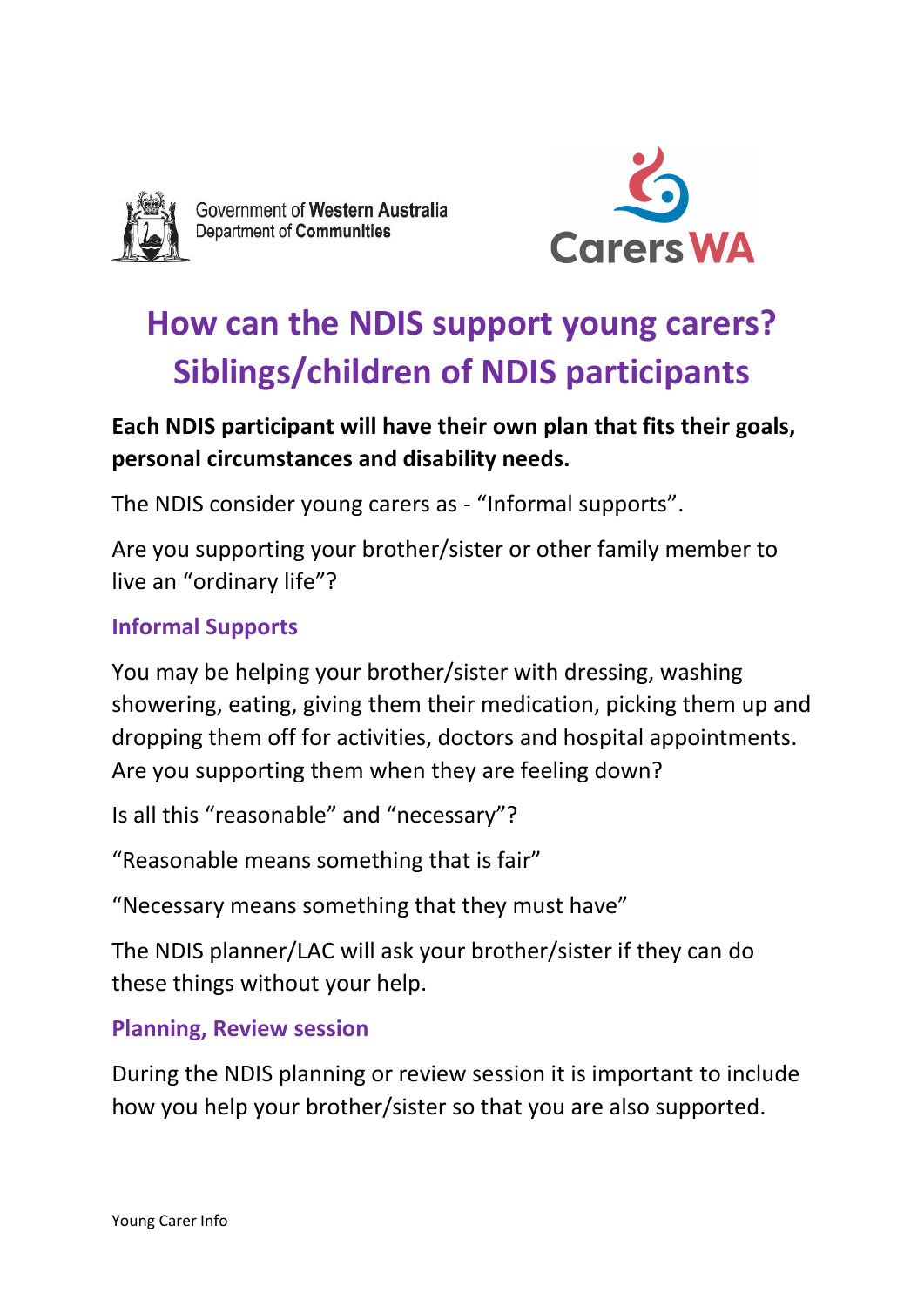The wording is very important when including you in your brother/ sister's plan and the planner should help you with this.

# **NDIS and Siblings: The words**

#### **Planning, Review Session**

It is important to include you in your brother/sister, family members plan.

The wording to use is **very important** when being included in your brother/sisters plan and the planner/LAC should help you with this.

#### **Wording that could be used:**

"When I need help, I like the help to come from my brother or sister."

"I feel more comfortable with my brother or sister helping me instead of a stranger."

"My brother or sister know how to help me the best and they are always around when I need their help".

#### **Please note**

These are only suggestions for you to think about with your family.

Your planner/LAC will work hard to get the best possible outcome that works for you and your personal circumstances.

*This project is a NDIS Information, Linkages and Capacity Building (ILC) initiative.*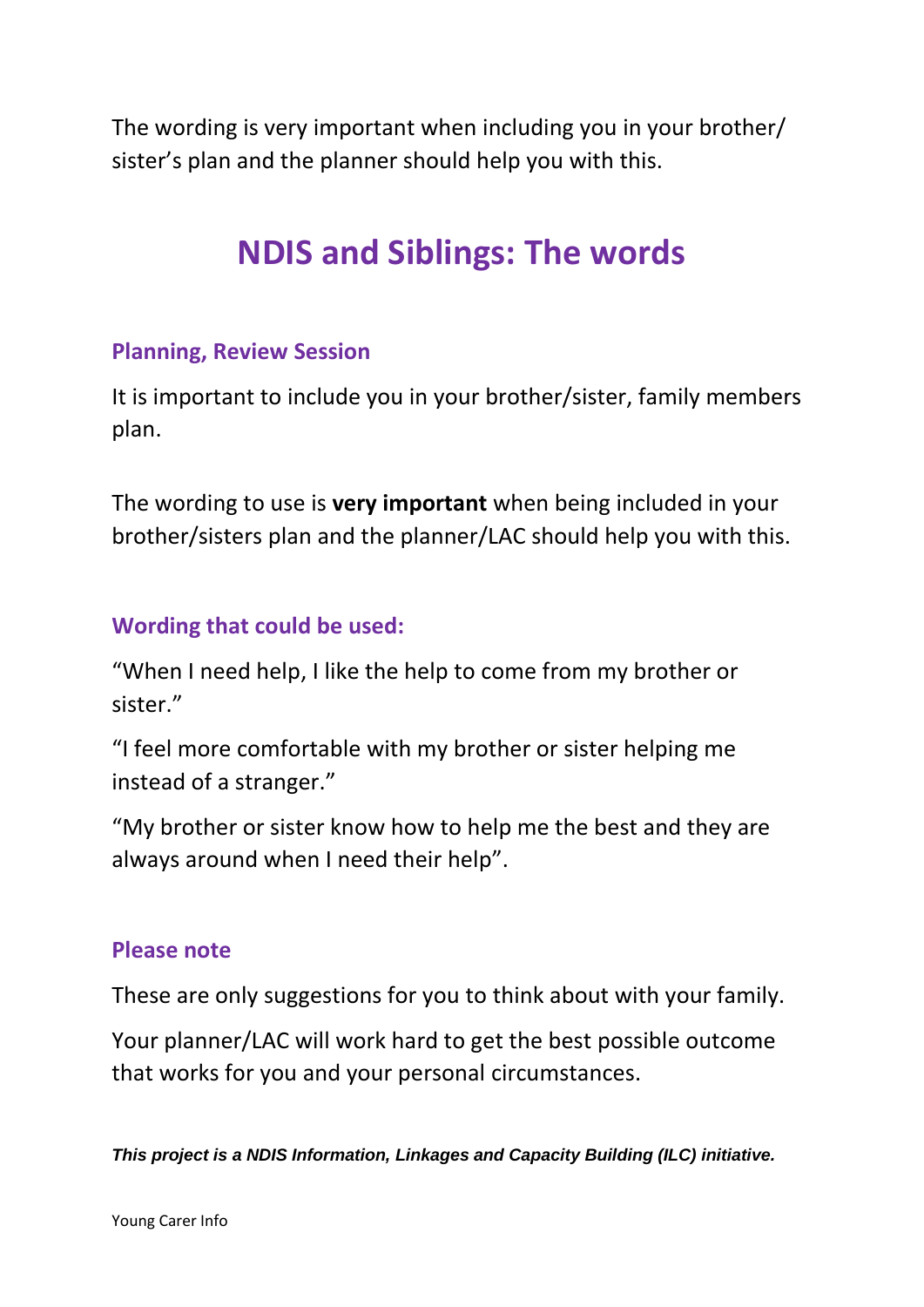

Government of Western Australia Department of Communities



## **Unpacking NDIS language for young carers**

When supporting a family member or friend with their NDIS plan there might be lots of new words, terms and processes you aren't completely sure about. In this guide we aim to support you to better understand the NDIS within your caring role.

#### **Decision making:**

People with disability are presumed to have capacity to make decisions that affect their own lives. In cases where the person requires additional support around their plan and day to day decision making, they may require a nominee.

A nominee can be requested by the participant to assist them in managing their plan, organising support workers, and liaising with the NDIS. There are a few types of nominees.

Plan nominee:

- Engage support workers, therapies, and sign service agreements for the participant.
- Attend planning meetings and include the participant in conversations and decisions that affect them.
- Ensure the plan is working for the participant and that services are in place.
- Where required, be an advocate for the participant.

Payment nominee:

- Payment nominee's can be a sub function of the plan nominee and is appointed to manage the funded supports on behalf of the participant.
- A payment nominee can be a different person from the plan nominee but doesn't need to be.

Correspondence nominee:

- Unable to make decisions on behalf of the participant like a plan nominee can.
- Able to request information from the NDIS about the participants plan and included in communications from the NDIS about the participant.